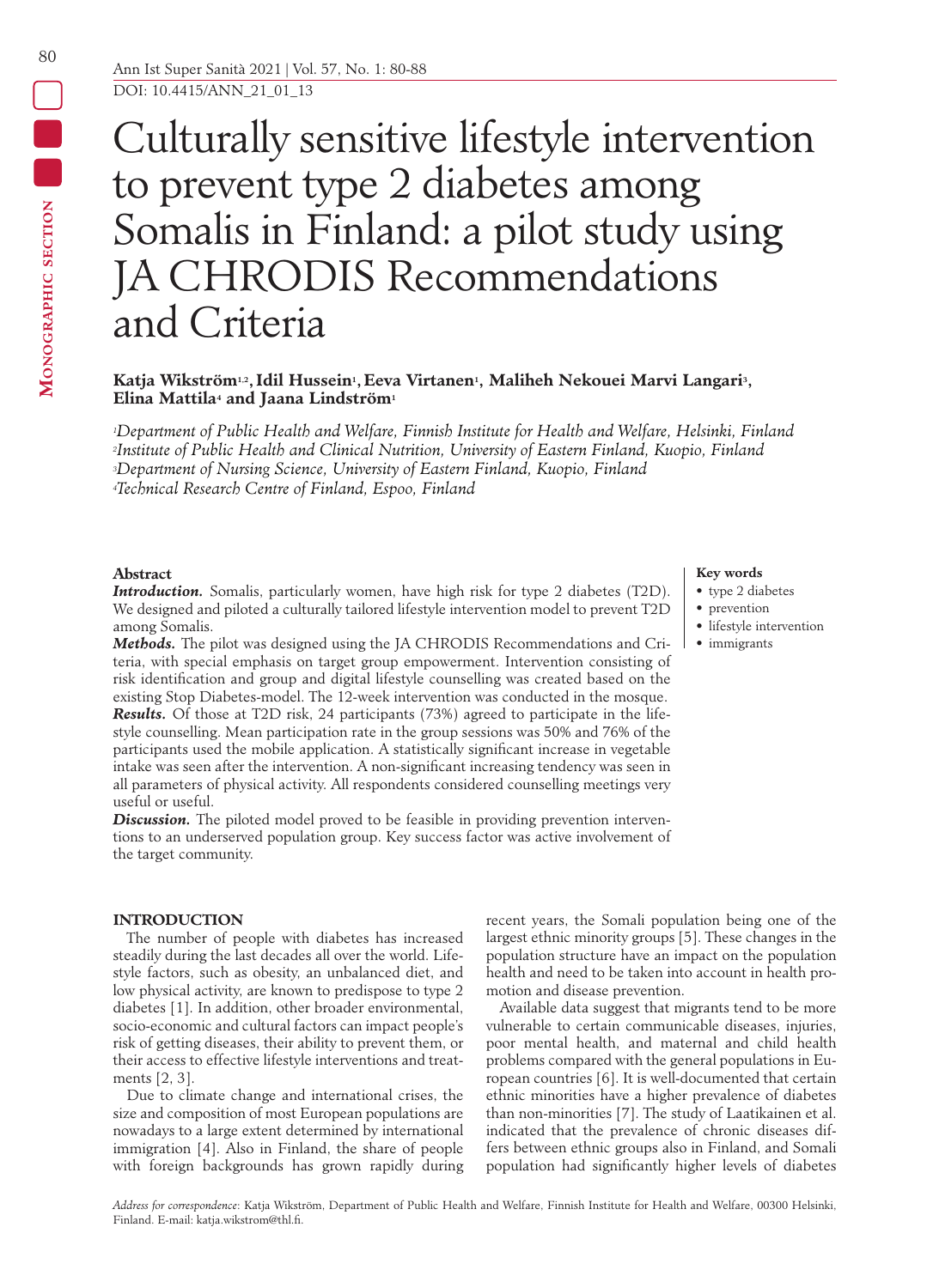compared to any of the other migrant groups and native Finns [8]. These observed differences in the prevalence of chronic diseases between ethnic groups can be partly explained by differences in lifestyle-related risk factors. Previous studies have confirmed that obesity, physical activity, and unhealthy diet are more common among Somalis, and especially among women, compared with other ethnic groups and native populations [8-13].

Lifestyle interventions targeting people at risk have been shown to effectively prevent or at least postpone type 2 diabetes in various ethnic groups in several countries [14-17]. However, the applied interventions have usually been tailored to suit the needs of the majority, and hence their methods and results cannot be directly generalized to minorities. Moreover, the effectiveness of interventions in different immigrant groups is not well known, as people with immigrant background have been underrepresented in prevention interventions. Cultural factors may have a significant effect on whether an intervention done in other groups will be feasible for ethnic minorities [18]. Furthermore, people with immigrant backgrounds are a hard-to-reach population segment and may face a language barrier effectively preventing their participation in the interventions [18, 19]. In fact, people coming from other cultural backgrounds may not even perceive chronic disease prevention to be a part of health care and they may be less likely to seek preventive health services [20].

The review by Lirussi [18] concluded that many health-care systems are inadequately equipped to improve diabetes prevention and disease outcomes in ethnic minority groups. Better outcomes in diabetes prevention and care were shown to be achieved when the intervention programmes took place in the community settings, were culturally adapted and group‐based, were delivered by a multidisciplinary group of health professionals, and aimed at improving self‐management skills, self-efficacy, or self-empowerment [18]. However, most of the interventions in the review focused on improving glycaemic control among people with diabetes [18], and interventions focusing on the prevention of type 2 diabetes by lifestyle changes were scarce [19, 21].

In Finland, there are no existing public health interventions targeting specifically the needs of immigrant population groups. To address this gap, we created and piloted, in close collaboration with the local Somali community, a culturally acceptable prevention intervention, with the aim to improve risk identification among and participation of the Somali population. The existing StopDiabetes (StopDia) prevention intervention model was used as the basis and JA CHRODIS Recommendations and Criteria (QCR) as the framework to guide the development and implementation of the pilot action plan [22, 23]. This paper reports the experiences and results of the pilot action to improve lifestyle and prevent type 2 diabetes among Somalis in Finland.

### **METHODS**

The use of QCR [22] in the pilot action planning has been described in detail in the guide for the implementation of JA CHRODIS Recommendations and criteria [23]. QCR consists of a set of nine Recommendations and Criteria to improve prevention and high-quality care for people with chronic diseases: Design the practice, Promote the empowerment of the target population, Define an evaluation and monitoring plan, Comprehensiveness of the practice, Include education and training, Ethical considerations, Governance approach, Interaction with regular and relevant systems, and Sustainability and scalability [22, 23].

In this study, QCR was used as the framework to direct and monitor the implementation of the planned activities. The specifically addressed criteria were Practice design, Target population empowerment, Education and training, and Ethical considerations. The pilot was based on StopDia model, which is a Finnish type 2 diabetes risk identification and prevention model, created as part of the national StopDia project [24].

## *Cultural adjustment of an available intervention model*

To ensure the suitability of the intervention model and tools, we set up a local implementation working group, including representatives from the participating research institutes and the Somali community in the capital region of Finland. Several workshops and group discussions were conducted, in order to map out the experiences and wishes of the Somali community in terms of the intervention and its execution. For the pilot, all questionnaires, forms, and materials including consents, study information letter, the diabetes risk test FINDRISC [25], group session materials, and the BitHabit application were translated to Somali language by the researcher with Somali background (IH) with help from volunteers from the Somali community. Group session materials and the BitHabit application contents were also culturally adjusted to be suitable for Somali population. For example, the traditional Somali diet was taken into account, and some prohibited foods, such as pork and alcohol, were excluded from the content of the intervention materials. For cultural acceptability, the interventions were organized in the mosque facilities, separately for men and women, and held in Somali language.

## *Recruitments of participants*

The recruitment of participants was done in autumn 2018. The researcher with a Somali background (IH) organized several recruitment sessions in the mosque personally to give information on the pilot, thus increasing awareness and creating trust in the intervention. Personal contacts (word-of-mouth) and a written notification on public display aided the recruitment process, as well as the support and endorsement of the leader of the mosque, Imam. The participants recruited were Somali individuals living in the capital region in Finland, who had an increased risk to acquire type 2 diabetes. The risk was determined prior to recruitment by filling out the diabetes risk test FINDRISC. The FINDRISC is a validated method to identify, with 8 questions, an individual's likelihood to develop T2D within 10 years [25]. Additionally, women with children were enquired whether they had been diagnosed with gestational diabetes during pregnancy. The individuals who had in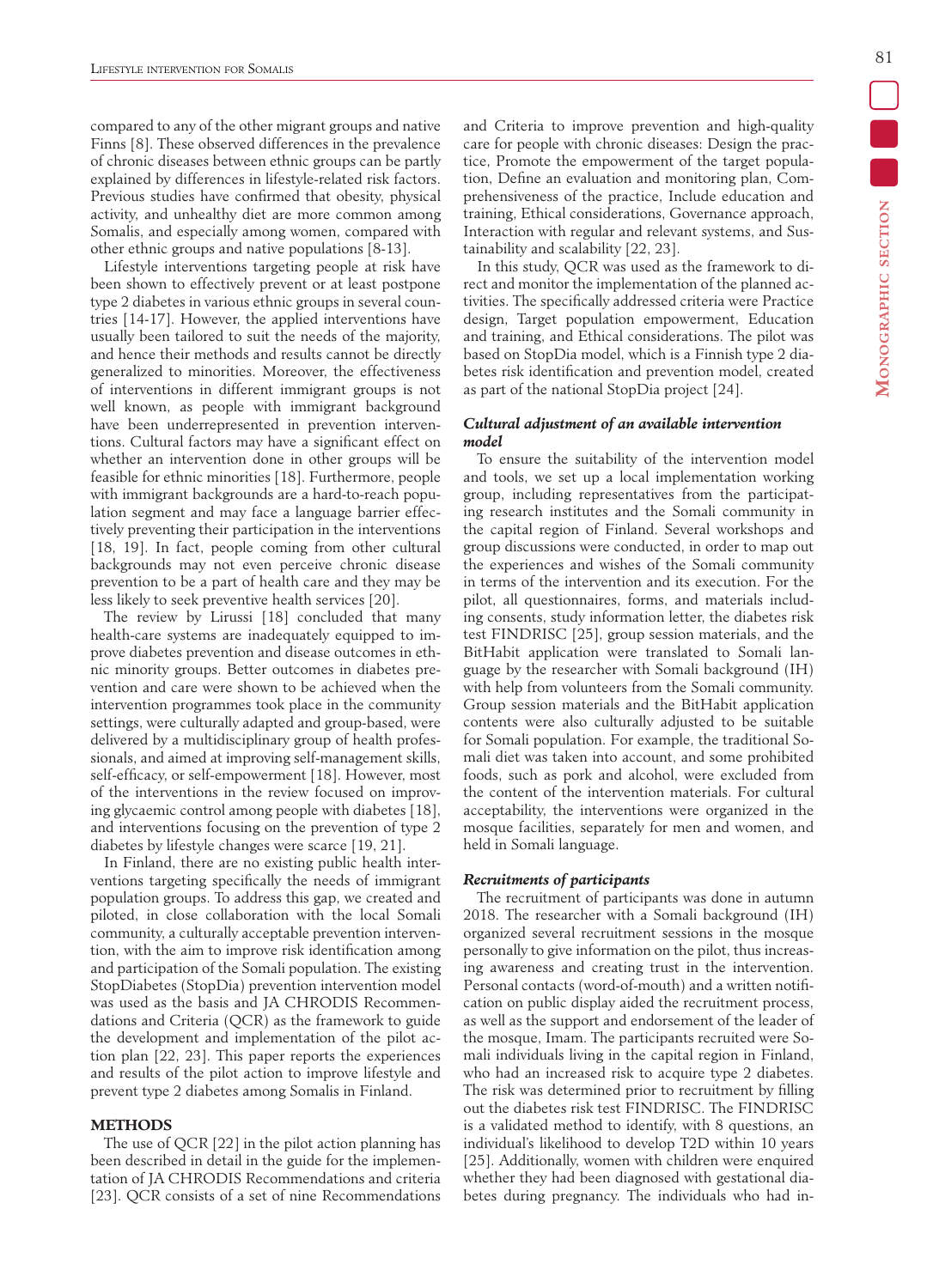creased diabetes risk (12 points or more on the FIN-DRISC or previous gestational diabetes) were asked to join the study and received an informational handout regarding the pilot study. Three participants who got points lower than the predefined threshold (10 or 11) but were enthusiastic towards the intervention were also accepted. All participants filled out a consent form after the study procedure was explained to them verbally. Two groups were formed, one for males and the other for females. Originally, the aim was to have also a group with mobile application intervention only for those not willing or able to take part in the group sessions, but during the recruitment, it became apparent that all potential participants opted for group intervention combined with the use of the application. Participation was voluntary and the withdrawal was possible at any time during the intervention. The pilot action was conducted in accordance with the Declaration of Helsinki and the protocol was approved by the ethical committee of the Helsinki University Hospital.

## *Lifestyle counselling*

The StopDia lifestyle counselling [24] comprised of group meetings (six meetings in 12 weeks) and the BitHabit healthy lifestyle support mobile application. The group meetings were organized in the mosque facilities, and the timing of the sessions was agreed within the groups, in order to maximise the possibilities of participation. The sessions were delivered in participants' own language, by the researcher with Somali background and Somali volunteer health care students. The group counselling was based on self-determination and self-regulation theories. Each group meeting lasted for approximately 1.5 hours, and each meeting had a similar structure and specific theme. The themes of the meetings were "Introduction to program and group", "Building daily rhythm", "Eating well and healthy", "Enjoying physical activity", "Bringing more activity into daily life", and "Being capable and successful" *(Table* 

*1)*. The meetings consisted mostly of group and pair discussions with the instructor more as a coach rather than a lecturer. Between the group meetings, the participants could, if they wanted, do homework and exercises using the participant's workbook, such as keeping a diary of their physical activities or fruit and vegetable consumption. The aim of the homework was to enhance the adoption of behaviours that were discussed during the face-to-face meetings.

The BitHabit healthy lifestyle support application was implemented as a mobile-optimized web application. The main functionalities of the BitHabit application were 1) browsing behavioural suggestions and selecting those that the users want to perform, 2) daily selfmonitoring of the selected behaviours, and 3) getting summary feedback for habit formation in each of the 13 lifestyle categories. The application also provided information on other users' selections in an anonymous format through pop-up messages. Automated reminders were sent by emails and SMS messages if the user did not select any habits, add any performance, start using the application within two days after the first uptake message, or use the application for seven days. The application also had an additional self-learning section that provided reliable information on the prevention of type 2 diabetes [26]. The participants were instructed on how to use the application at the first group visit and could use the BitHabit throughout the 12-weeks counselling period.

## *Evaluation data collection*

The impact of the intervention was assessed with clinical and lifestyle measures taken before and after the lifestyle counselling period, measuring participation and the use of the mobile application, as well as participants' experiences and opinions of the pilot intervention. Health measurement data included height (without shoes), weight (in light indoor clothing), waist circumference (on top of undergarments), and

**Table 1**

Lifestyle counselling among Somali population in Finland: content of group sessions

|           | <b>Theme</b>                              | Aim                                                                                                                                                                                                                                                     |
|-----------|-------------------------------------------|---------------------------------------------------------------------------------------------------------------------------------------------------------------------------------------------------------------------------------------------------------|
| Session 1 | Introduction to program<br>and group      | Get familiar with other participants and the program<br>Information on type 2 diabetes and lifestyle factors in its prevention                                                                                                                          |
| Session 2 | Building daily rhythm                     | Observation of the daily rhythms of eating habits, physical activity, sedentary behavior,<br>stress, sleeping, and rest<br>Tools for management of daily life<br>Goal setting and planning: Actionable behavioral goals to improve rhythm of daily life |
| Session 3 | Eating well and healthy                   | Self-monitoring and reflection of dietary habits<br>Principles of a healthy diet<br>Goal setting and planning: Actionable behavioral goals for diet                                                                                                     |
| Session 4 | Enjoying physical activity                | Self-monitoring and reflection of physical activity<br>Principles of sufficient physical activity<br>Goal setting and planning: Actionable behavioral goals for physical activity                                                                       |
| Session 5 | Bringing more activity into<br>daily life | How can I nudge myself to healthy lifestyle?<br>Goal setting and planning: Actionable behavioral goals for re-designing home environment<br>to support healthy choices                                                                                  |
| Session 6 | Being capable and<br>successful           | Self-evaluating program outcomes<br>Learning and insights for future<br>Planning for maintenance of behavior changes                                                                                                                                    |

Lifestyle interventions was based on StopDia prevention intervention model [24].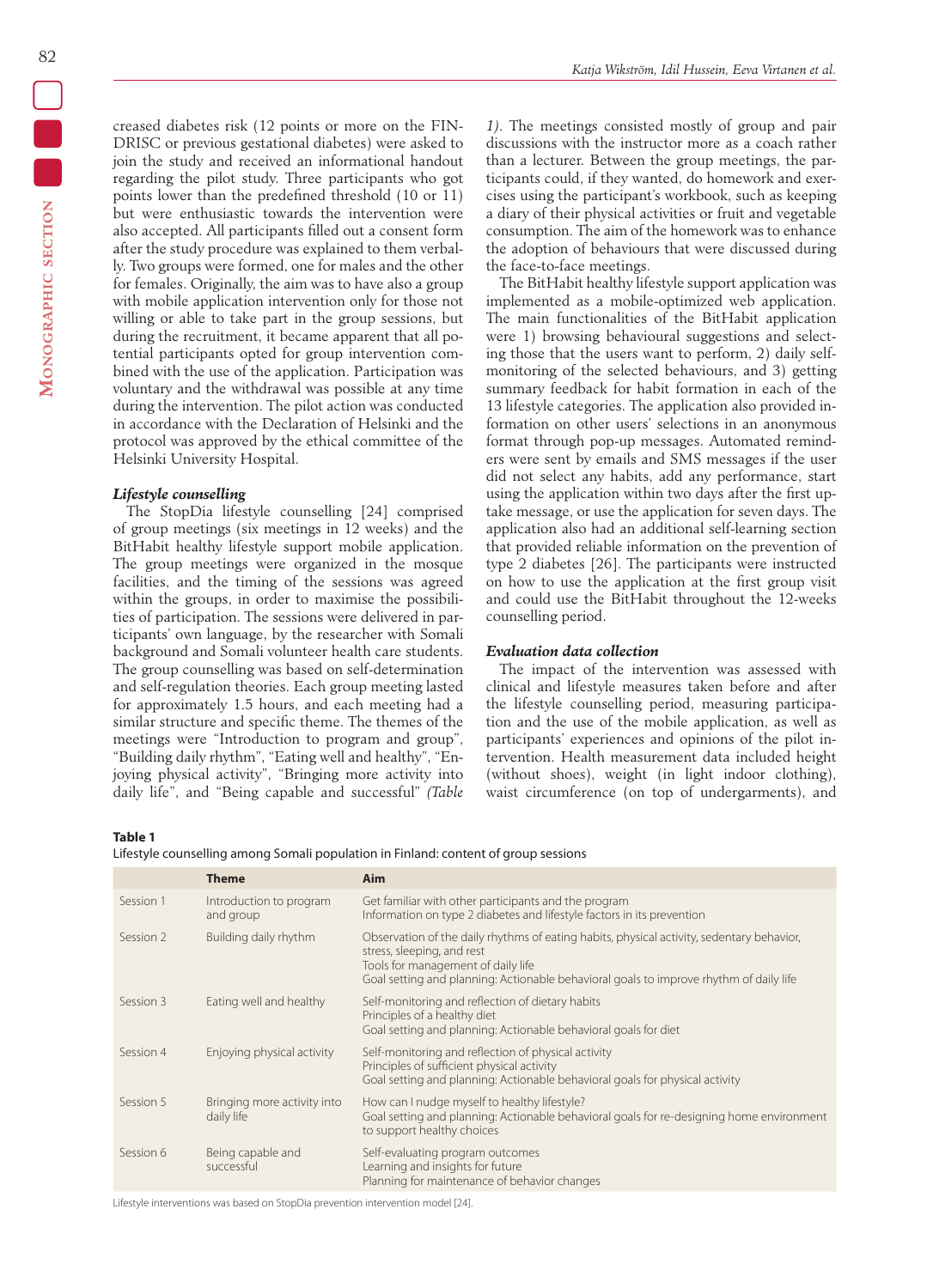blood pressure. Weight was measured with electronic scale (SECA 877), height with a portable stadiometer (SECA 213), waist circumference (WC) with a measuring tape (Hoechst mass easy-check 53106) and blood pressure with an electronic monitor (OMRON M6AC). BMI was calculated as measured body weight (kg) divided by square of measured height (m²) for all participants. Health questionnaire data included background information and questions about participants' nutrition (a short and culturally adjusted version of a validated food frequency questionnaire [27]), exercise habits, and self-evaluation of the capability of making healthy lifestyle changes. In addition, participants were given the possibility to use an accelerometer to record their steps for a six-day period before starting the group meetings and after them. The evaluation measurements were completed by the trained volunteer health care or medical students who were also members of the Somali community. If requested, the measurements were completed by a measurer of the same sex as the participant. The web application collected a log of application usage, consisting of time stamped log of page visits as well as habit selections and performances.

## *Classification of variables*

Education was categorized into three levels: higher education (college, academic degree), lower education (elementary school, vocational school, high school), and being illiterate. Perceived capability to make changes in diet or in physical activity was assessed with a four category questions. The information on capability was dichotomized by dividing people into "capable" and "not capable". Those who chose options "I am capable" or "I am very capable" were defined as capable of making lifestyle changes and all other categories were "not capable".

Vegetable consumption was inquired with a six category question and the variable was dichotomized as "eat vegetables daily" or "eat vegetables less than daily". Same categories were used for fruit and berries consumption. Eating breakfast, lunch or dinner was assessed with four category questions, and analysis was done using two categories: "3 times per week or more" and "2 times per week or less".

## *Statistical analysis*

The data was analysed using SPSS (version 25). Usage log data were analysed using Matlab 2017b. For continuous variables (health measurements, steps), the values are presented as means and standard deviation at baseline and at follow-up, and further analysed with ttest. The categorical diet and physical activity outcomes are reported as number and percentage of participants belonging to each category and compared between baseline and follow-up to detect the possible effect of the intervention. BitHabit selections and performances are reported as medians and interquartile range.

## **RESULTS**

About 90 persons of those who visited the mosque during the recruitment sessions (estimate based on FINDRISC form consumption) filled in the FIND-RISC form. Altogether 33 persons (approximately 37%) were found at increased risk of type 2 diabetes. Of them, 24 participants (18 women and 6 men, 73% of those at increased risk) signed the informed consent and had their baseline measurements taken, 22 took part in at least one group session and 21 were measured at the follow-up. The mean age of women and men was  $47.1 \pm 10.1$  and  $43.6 \pm 9.2$  years, respectively *(Table 2)*. The mean number of years the participants

## **Table 2**

#### Baseline characteristics of the study population

|                                  | All $n = 24$   | Women $n = 18 (75%)$ | Men $n = 6(25%)$         |
|----------------------------------|----------------|----------------------|--------------------------|
| Age (years) (mean $\pm$ SD)      | $46.2 \pm 9.8$ | $47.1 \pm 10.1$      | $43.6 \pm 9.2$           |
| Years in Finland (mean $\pm$ SD) | $22.3 \pm 6.6$ | $23.3 \pm 4.8$       | $19.5 \pm 10.2$          |
| Household size (mean $\pm$ SD)   | $6 \pm 3$      | $6 \pm 3$            | $7 \pm 3$                |
| Marital status, n (%)            |                |                      |                          |
| Married                          | 17(71)         | 12(67)               | 5(83)                    |
| Single                           | 3(13)          | 2(11)                | 1(17)                    |
| Divorced or widowed              | 4(16.7)        | 4(22)                | $\overline{\phantom{a}}$ |
| Education, n (%)                 |                |                      |                          |
| Higher education                 | 7(30)          | 4(22)                | 3(60)                    |
| Lower education                  | 14(61)         | 12(67)               | 2(40)                    |
| Illiterate                       | 2(9)           | 2(11)                | $\overline{\phantom{a}}$ |
| Employment, n (%)                |                |                      |                          |
| Full- or part-time               | 8(33)          | 4(22)                | 4(67)                    |
| Unemployed                       | 3(12)          | 2(11)                | 1(17)                    |
| Student                          | 8(33)          | 7(39)                | 1(17)                    |
| Stay-at-home mother              | 4(17)          | 4(22)                | $\overline{\phantom{a}}$ |
| Other                            | 1(4)           | 1(6)                 | $\overline{a}$           |
| $FINDRISC$ (mean $\pm$ SD)       | $14 \pm 2$     | $14 \pm 2$           | $12 \pm 2$               |

Lower education: elementary, vocational or high school or lower; higher education: college or academic degree.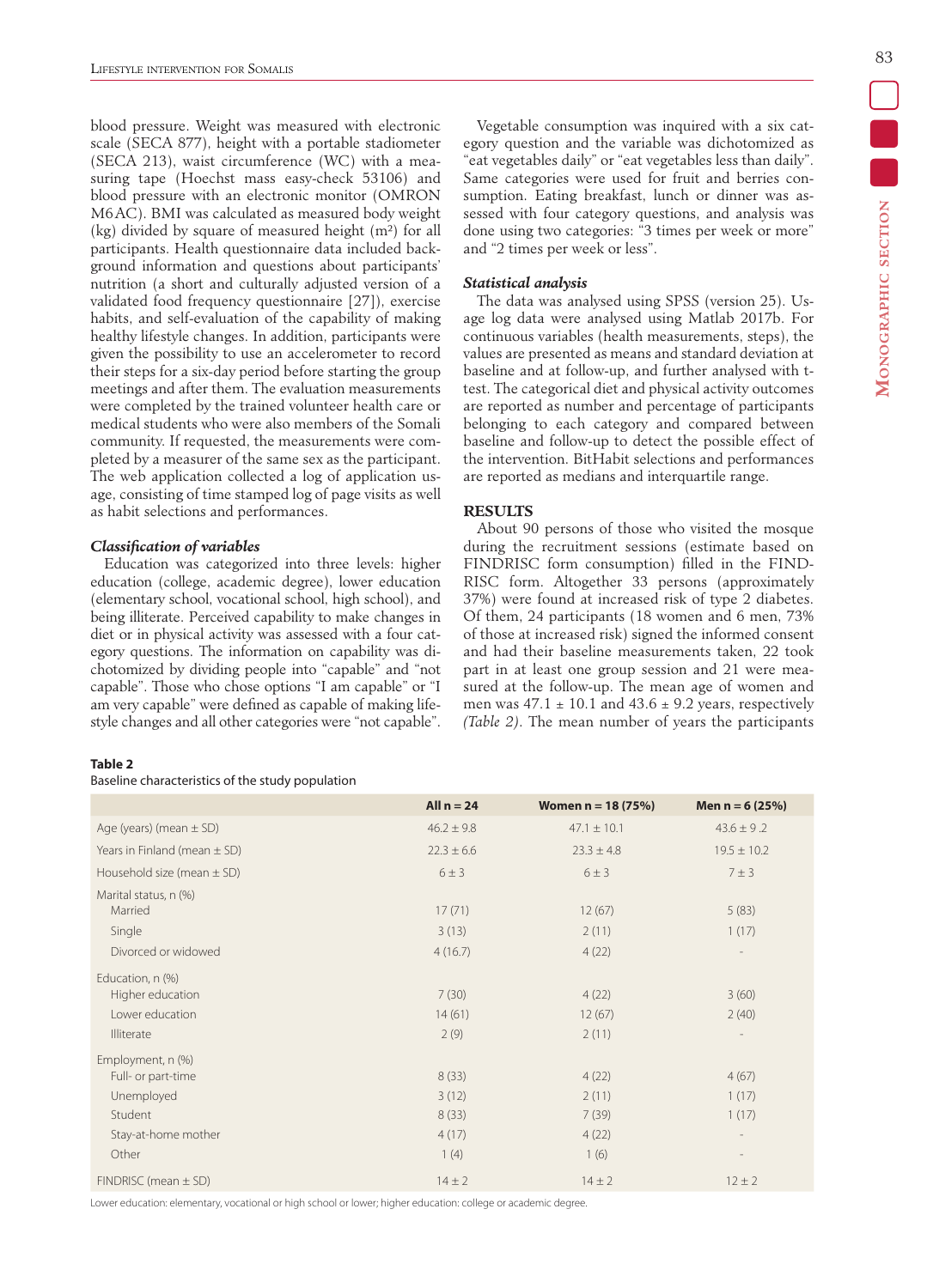## **Table 3**

Lifestyle counselling among Somali population in Finland: Participation in group sessions

|           | All<br>(total $n = 22$ ) |      |                | Women<br>(total $n = 16$ ) | Men<br>(total $n = 6$ ) |          |
|-----------|--------------------------|------|----------------|----------------------------|-------------------------|----------|
|           | $\overline{ }$           | $\%$ | $\overline{ }$ | $\%$                       | $\mathbf n$             | $\%$     |
| Session 1 | 17                       | 77   | 13             | 81                         | $\overline{4}$          | 67       |
| Session 2 | 11                       | 50   | 8              | 50                         | 3                       | 50       |
| Session 3 | 7                        | 32   | $\overline{4}$ | 25                         | $\mathcal{R}$           | 50       |
| Session 4 | $\overline{4}$           | 18   | $\overline{4}$ | 25                         | $\Omega$                | $\Omega$ |
| Session 5 | 10                       | 46   | 8              | 50                         | $\mathcal{P}$           | 33       |
| Session 6 | 18                       | 82   | 12             | 75                         | 6                       | 100      |

had spent in Finland was  $22.3 \pm 6.6$  years. Of the participants, 30% had high educational attainment (college or academic); on the other hand, 2 of the participants identified as illiterate. The mean household size was  $6 \pm 3$  persons.

The mean participation rate in the group sessions was 50% *(Table 3)*. The first and last sessions were the most popular, and the session 4 ("Enjoying physical activity") had the lowest attendance. After the 12-week lifestyle counselling period *(Table 4)*, 80% of all the participants reported eating vegetables at least once a day. The same number for baseline was 50%. This change was statistically significant ( $p$  <0.05). A non-significant increasing tendency was seen in all parameters of physical activity. No statistically significant changes were evident in clinical parameters; however, non-significant tendency

#### **Table 4**

Baseline (BL) and follow-up (FU) values in clinical and lifestyle-related factors

for reduction in waist circumference and systolic blood pressure was observed among all participants. At the follow-up, 91% of all participants reported feeling confident about their capacity to increase their physical activity, while at the baseline, the proportion was 61%. On the other hand, a reduction from 76% to 57% was observed in the perceived capacity to make dietary changes among all participants, but also this change did not reach statistical significance.

All participants who took part in group session were registered as BitHabit web app users. User activity varied greatly, but all users were actively viewing the habit selection window, even it did not lead to any selection of actions. Based on the application data, 19 (76%) users chose at least one habit and 17 (68%) marked at least one habit performance. The median and interquartile range for selected and performed actions were 12 (3.50- 72.0) and 44.0 (17.8-431), respectively. The top 5 selections were physical activity, vegetables, grains, fat and oils, and sleep among women and men.

After the counselling period, we asked the participants to fill in a self-evaluation form concerning group meetings and their experiences of the pilot. Totally 20 participants filled in the evaluation form and all of them considered counselling meetings very useful or useful. All 20 participants would also recommend the intervention to others. Of the respondents, 16 (80%) evaluated that the topics of group meetings were interesting and relevant to them, and presented in a way that was easily understandable. They also considered that the home assignments were useful and that they received a proper amount of material to support them.

|                                                     | All             |                  | Women           |                  | <b>Men</b>      |                 |
|-----------------------------------------------------|-----------------|------------------|-----------------|------------------|-----------------|-----------------|
|                                                     | $BL (n = 24)$   | $FU (n = 21)$    | $BL(n = 18)$    | $FU (n = 15)$    | $BL(n=6)$       | $FU(n=6)$       |
| Anthropometrics (mean $\pm$ SD)                     |                 |                  |                 |                  |                 |                 |
| Weight, (kg)                                        | $91.1 \pm 12.8$ | $91.2 \pm 13.3$  | $89.6 \pm 13.9$ | $89.5 \pm 14.8$  | $95.6 + 7.4$    | $95.6 \pm 7.9$  |
| BMI, (kg/m <sup>2</sup> )                           | $32.8 \pm 4.3$  | $32.9 \pm 4.4$   | $33.9 \pm 41$   | $34.1 \pm 4.3$   | $30.0 \pm 1.4$  | $29.9 \pm 3.5$  |
| WC, (cm)                                            | $106.2 \pm 94$  | $105.5 \pm 11.3$ | $104.6 \pm 9.2$ | $103.7 \pm 11.9$ | $111.1 \pm 91$  | $109.9 \pm 9.3$ |
| SBP, (mmHg)                                         | $119 \pm 18$    | $117 \pm 15$     | $116 \pm 18$    | $110 \pm 10$     | $129 + 11$      | $134 \pm 13$    |
| DBP, (mmHg)                                         | $78 + 9$        | $79 \pm 8$       | $77 \pm 9$      | $75 + 6$         | $81 \pm 8$      | $86 \pm 9$      |
| $Diet$ $(\%)$                                       |                 |                  |                 |                  |                 |                 |
| Capable to make changes in diet                     | 76              | 57               | 69              | 53               | 100             | 67              |
| Vegetables daily                                    | 50              | $80*$            | 50              | 73               | 50              | 100             |
| Fruit and berries daily                             | 52              | 52               | 53              | 47               | 50              | 67              |
| Breakfast three times or more per week              | 91              | 95               | 88              | 100              | 100             | 83              |
| Physical activity (%)                               |                 |                  |                 |                  |                 |                 |
| Capable to increase physical activity               | 77              | 91               | 75              | 93               | 83              | 83              |
| Incidental exercise three or more times per<br>week | 48              | 86               | 51              | 80               | 40              |                 |
| Planned exercise three or more times per<br>week    | 23              | 48               | 13              | 40               | 60              | 67              |
| Steps per day (mean $\pm$ SD)                       | $3771 \pm 2866$ | $4568 \pm 2080$  | $2278 + 1692$   | $3962 \pm 1471$  | $6757 \pm 2360$ | $5377 + 2616$   |

WC: waist circumference; SBP: systolic blood pressure; DBP: diastolic blood pressure  $*$  p=0.016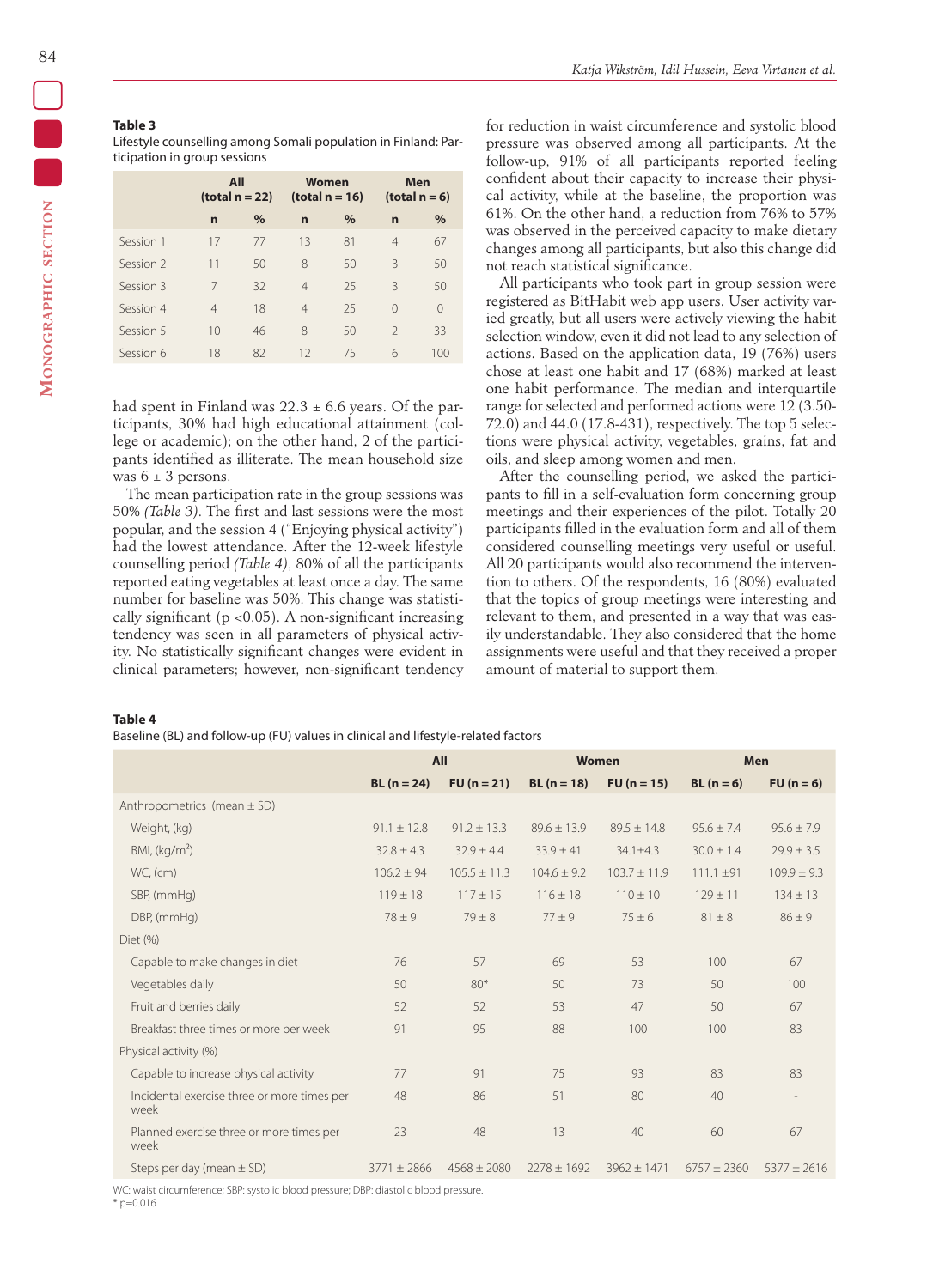In the self-evaluation form, more than half of those who filled it in reported having made some changes in their daily lifestyle habits. Out of 20 respondents,  $70\%$  (n = 14) reported having increased their vegetable consumption, 50% ( $n = 10$ ) reported eating less sugary snacks and sweets,  $45\%$  (n = 9) increased amounts of whole grains in their diet, and  $55\%$  (n = 11) reported more frequent meal patterns and increased amount of exercise. Other reported activities were: taking stairs instead of an elevator and paying more attention to sleep rhythm. Also, BitHabit app was found to be either "very useful" or "useful". Altogether 12 (60%) respondents evaluated that they were "very likely" to continue making healthy life style changes in the future, and all the rest (40%) evaluated that they were "likely" to do the same. Data on participants' perspectives on the intervention suggest that they were very satisfied with the concept and content of the intervention model.

#### **DISCUSSION**

Given the higher prevalence of diabetes in certain ethnic minorities, there is an urgent need to develop culturally specific practices to prevent type 2 diabetes. In this paper, we describe the process of cultural adjustment and implementation of an available intervention model and report the experiences and results of the pilot action to prevent type 2 diabetes among Somalis in Finland. In general, the co-created intervention model consisting of risk identification and lifestyle counselling was feasible and well-received by the target community, and suggestion towards modest improvement in lifestyle was observed during the 12-week counselling period. Furthermore, out of 22 respondents, a total of 20 evaluated that they were likely to continue with the lifestyle changes after the counselling period.

Migrants have their own knowledge and attitudes about health issues which influence their health-seeking behaviours, approaches to disease prevention, and decision-making in regard to acting on the guidelines of health care providers [28]. Previously, it has been shown that the use of group counselling and making cultural adaptations to the interventions together with the target community members could result in better outcomes in the prevention and care of type 2 diabetes among immigrant populations [18]. Also, in our pilot, taking the culturally and linguistically adjusted groupbased intervention close to the participants, and having it delivered by experts who themselves belong to the target community, proved to be a feasible concept of providing preventive intervention to this under-served population segment.

Regular physical activity and diet are key components of lifestyle intervention in people with high risk for type 2 diabetes [15, 16]. However, studies addressing these issues in ethnic minorities, especially within Somali population, are scarce. In Europe, culturally adapted lifestyle interventions have mainly been carried out in South Asian immigrants with high risk for diabetes [19, 21, 29, 30]. These preventive intervention trials have suggested more modest effects in South Asian adults than in European-origin adults. However, in a recent meta-analysis lifestyle interventions in South Asian populations resulted in a clinically important 35% relative reduction in diabetes incidence, despite the modest changes in lifestyle related factors [31]. In the present pilot, the observed changes in behaviours and known risk factors of type 2 diabetes were moderate in African immigrants, but these small changes in important behaviours (e.g. increase in consumption of vegetables) could have a large impact in diabetes risk reduction in long-term and on population level, like previously was shown among Asian immigrants [31].

Interestingly, participants' self-efficacy in making lifestyle changes seemed to shift in a somewhat unexpected way. After the counselling period, the participants reported increased perceived capability to make changes in their physical activity behaviours, while their perceived capability to improve their diet seemed to decrease. The reason for this might be that "healthy diet" as a concept is multi-dimensional and therefore probably more difficult to grasp during a relatively short time than the rather simpler message to increase all physical activity by, for example, walking more. The "recommended diet" might also be in conflict with one's own perception of a proper, traditional diet and therefore more difficult to adopt.

The qualitative study of Gele *et al*. explored the experiences of Somali immigrant women in the reception of preventive health services in relation to type 2 diabetes in Norway [32]. Somali women were found to have a good knowledge of diabetes and its risk factors. However, participants reported unhealthy lifestyle habits, such as sedentary lifestyle and unhealthy diet, and this was partly explained by poor access to tailored health information and tailored physical activity services [32]. Further, the numerous U.S. studies have documented the disparities in the usage of preventive health services between immigrant populations [33, 34], and the disparities have found to be greater for Somali patients compared with non-Somali patients [34]. In our pilot, we showcased how providing the risk screening and lifestyle counselling services in facilities that people know and where they feel secure, by trustworthy people from their own community, abolishes the barriers against preventive interventions identified in the research literature.

In general, participants were very satisfied with the conduct and content of the intervention and they expressed interest to continue the lifestyle changes also after the pilot period. However, some challenges were faced during the implementation which offered us several important learnings to be considered for future prevention activities in Somalis and other immigrant groups. The recruitment of men was more difficult than anticipated. The most important reason was that the men's risk factor levels, especially BMI, tended to be lower as compared to women, which is confirmed also by literature [35]. In the future chronic disease prevention activities, the inclusion criteria should be extended to cover other risk factors, such as smoking, that are more prevalent among men [36].

Furthermore, some participants had difficulties in attending the scheduled counselling sessions due to lack of time or conflicting timetables even though the group Ξ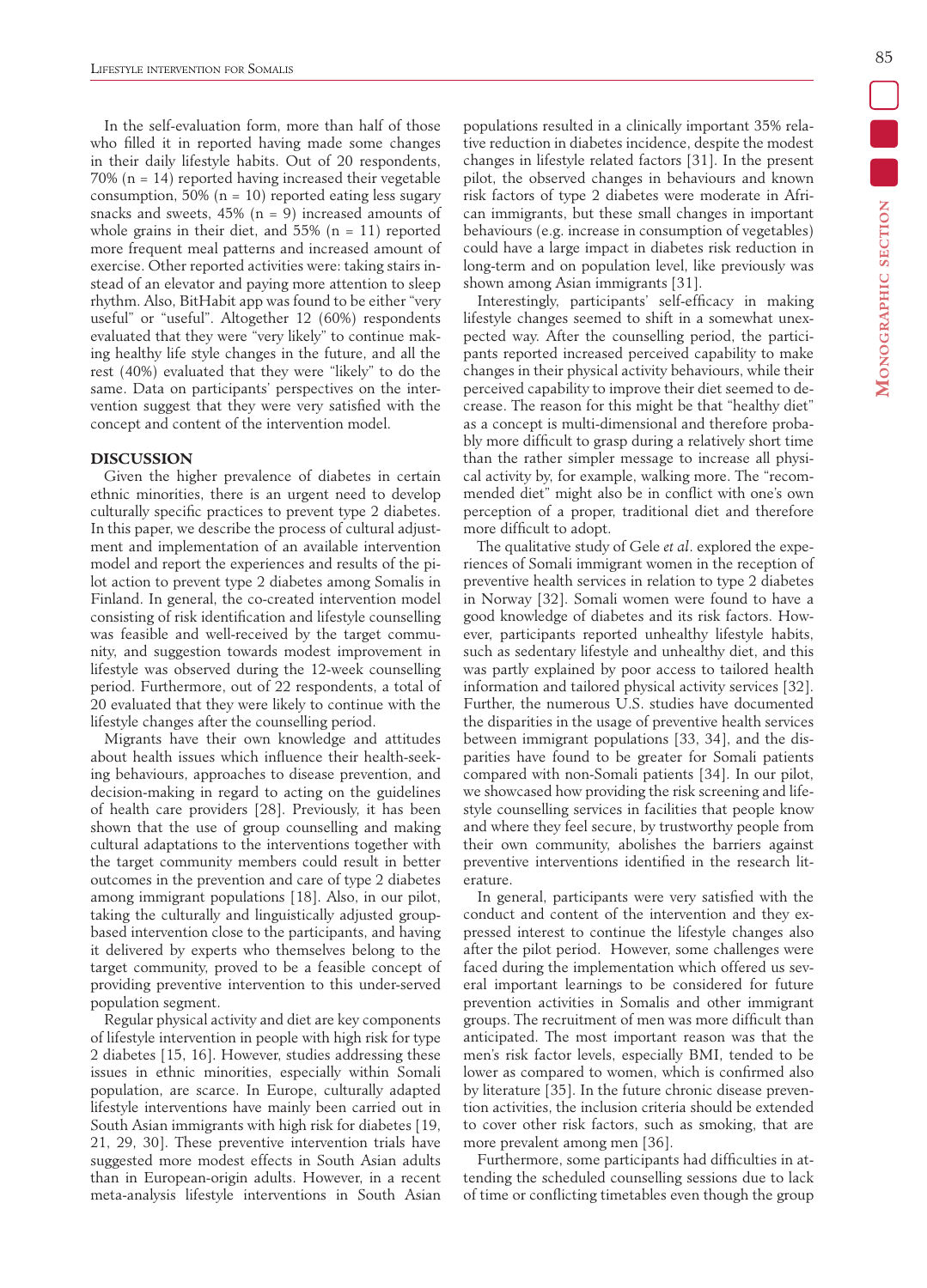86

sessions' timetable was agreed together. One reason for this was that the participants had larger families than the general Finnish population [37], thus arranging child care during the group sessions could be pivotal for enabling participation of especially the mothers. This, in turn, might actually increase the impact of the whole intervention, as the mothers are usually in charge of the dietary choices within the family.

Originally, we aimed to offer a digital-only intervention for those individuals with increased risk, but with no time or interest to take part in the group meetings. However, during recruitment it became evident that the digital-only intervention was not appealing to this target group and all participants wanted to sign up for the group intervention. It has been suggested that lack of digital skills might be a barrier against participation of some population groups in state-of-the-art interventions that are (partly or solely) conducted digitally [38]. This, however, proved to be no issue in this pilot group, as all participants did register as BitHabit users and 76% chose at least one healthy habit to pursue. Nevertheless, there may be other cultural factors at stake. Previously, the use of culturally competent facilitator has been shown to be one of the explaining factors for successful health promotion approaches among immigrant women [39]. Also, in the study of Gele et al, most Somali-origin respondents preferred preventive health information in their own language and through oral communication combined with visual materials [32]. These findings emphasise the importance of using an instructor with adequate cultural competence, not only digital tools, when implementing preventive interventions among immigrant groups.

The used strategies of the empowerment-based intervention, such as providing culturally adapted intervention materials and open communication with target group, were the main strenghts of our intervention. Also, the evidence- and theory-based intervention model, activities which took place in a facility that was familiar and convenient for the participants, culturally competent facilitator, inclusion of the target group members into planning and implementation of the intervention, and holistic approach to healthy lifestyles were other strength of this pilot. Moreover, the QCR provided a feasible and practical framework for the designing and implementing this pilot [22, 23]. It steered focus on the whole picture at the beginning of the project and forced to ponder the practical details in advance. However, there was a weakness in terms of scientific evaluation, because due to low sample size in this "feasibility pilot" the observed quantitative results could be evident but

- 1. Zheng Y, Ley SH, Hu FB. Global aetiology and epidemiology of type 2 diabetes mellitus and its complications. Nat Rev Endocrinol. 2018;2:88-98.
- 2. Graham H, White PC. Social determinants and lifestyles: integrating environmental and public health perspectives. Public Health. 2016:141:270-8.
- 3. Castañeda H, Holmes SM, Madrigal DS, Young MD,

not statistically significant, and there was no control group for comparison. However, due to the nature of the study, just by their participation, valuable knowledge on this population was gained.

In conclusion, the piloted model proved to be feasible in providing prevention interventions to an underserved population group. The co-created T2D prevention intervention model could be transferred to other Somali communities in Finland and other countries, but would require close collaboration with the target population as well as training of the local implementers. Same intervention could be feasible, after adjustment and translation, for other immigrant groups and would benefit people with other risk factors also, not just those who are at high T2D risk. In the future, it would be important to establish collaboration between health care services and preventive intervention providers. If the model will be implemented on a large scale, it could have an important effect also as regards to health disparities between population groups.

#### *Author's contribution*

JL, KW, IH and EV planned the study design. EV carried out the statistical analyses. KW drafted the manuscript. IH, JL, EM and ML contributed to a critical revision of the work. All the authors read and approved the final version of manuscript. KW takes authors responsibility for the contents of the article.

#### *Acknowledgements*

This document arises from the Joint Action CHRO-DIS PLUS. This Joint Action is addressing chronic diseases through cross-national initiatives identified in IA-CHRODIS to reduce the burden of chronic diseases while assuring health system sustainability and responsiveness, under the framework of the Third Health Programme (2014-2020). Sole responsibility lies with the author and the Consumers, Health, Agriculture and Food Executive Agency is not responsible for any use that may be made of in the information contained therein.

The study was co-funded by the Strategic Research Council at the Academy of Finland, project "Stop Diabetes - from knowledge to solutions" in 2016-2019 (303537).

## *Conflict of interest statements*

None

Submitted on invitation *Accepted* on 21 January 2021.

*Katja Wikström, Idil Hussein, Eeva Virtanen et al.*

Beyeler N, Quesada J. Immigration as a Social Determinant of Health Annu Rev Public Health. 2015;1:375-92.

- 4. Coleman D. The demographic effects of international migration in Europe. Oxford Review of Economic Policy. 2008:24:452-76.
- 5. Statistics Finland. Immigrants and integration, 2020. Available from: www.stat.fi/tup/maahanmuutto/index\_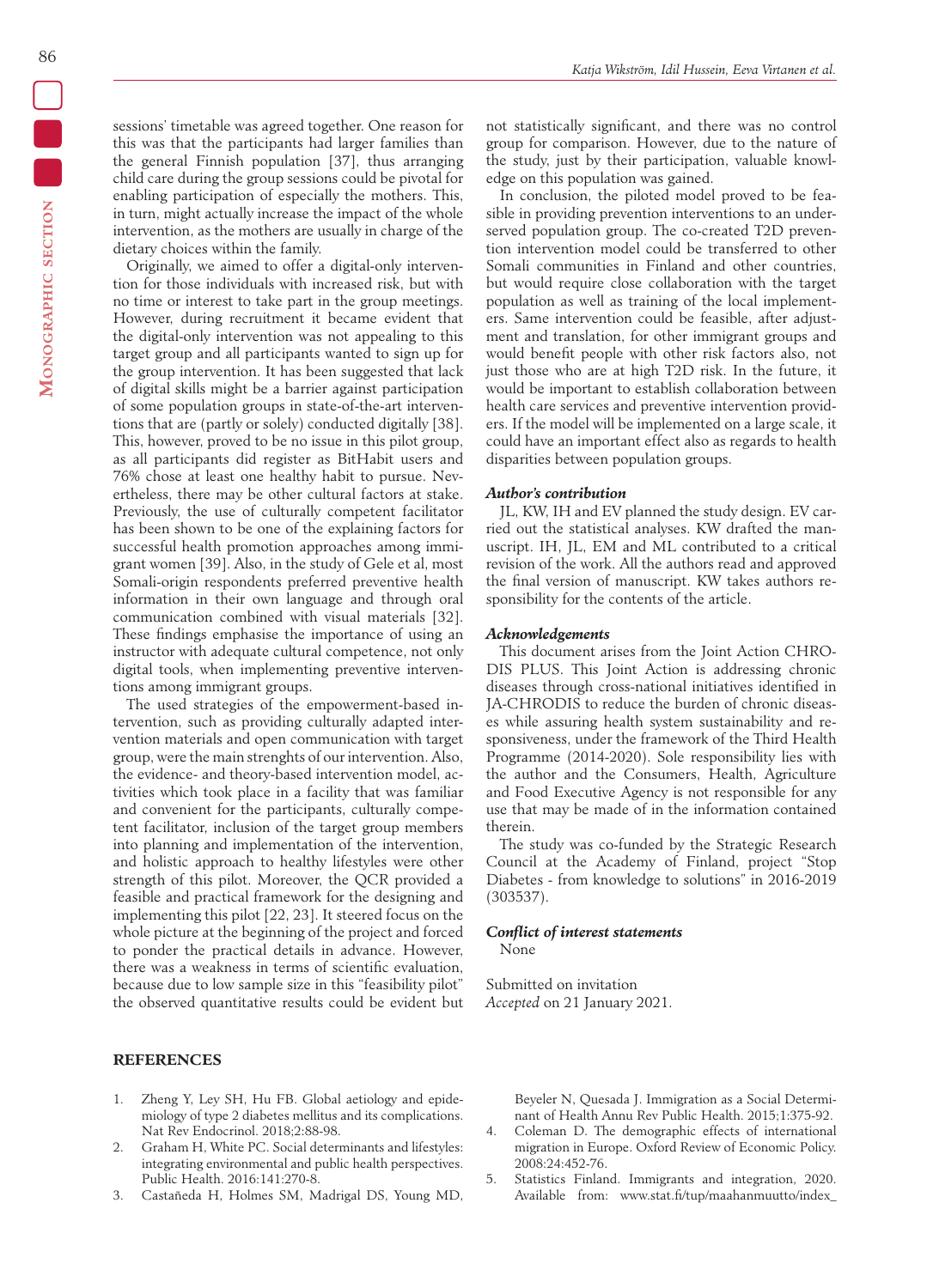en.html [Accessed 8 Sep 2020].

- 6. Rechel B, Mladovsky P, Ingleby D, Mackenbach JP, McKee M. Migration and health in an increasingly diverse Europe. Lancet. 2013;9873:1235-45.
- 7. Golden SH, Brown A, Cauley JA, Chin MH, Gary-Webb TL, Kim C et al. Health disparities in endocrine disorders: biological, clinical, and nonclinical factors: an Endocrine Society scientific statement. J Clin Endocrinol Metab. 2012;9:1579-639.
- 8. Laatikainen T, Wikström K, Skogberg N, Rask S, Casteneda A, Koskinen S, et al. Maahanmuuttajien kansanterveysongelmat. Suomalainen lääkärilehti. 2016:12-13:877- 83.
- 9. Adebayo FA, Itkonen ST, Koponen P, Prättälä R, Härkänen T, Lamberg-Allardt C et al. Consumption of healthy foods and associated socio-demographic factors among Russian, Somali and Kurdish immigrants in Finland. Scand J Public Health. 2017;3:277-87.
- 10. Rask S, Sainio P, Castaneda AE, Härkänen T, Stenholm S, Koponen P et al. The ethnic gap in mobility: a comparison of Russian, Somali and Kurdish origin migrants and the general Finnish population. BMC Public Health. 2016:340-1.
- 11. Gele AA, Mbalilaki AJ. Overweight and obesity among African immigrants in Oslo. BMC Research Notes. 2013;1:119.
- 12. McEwen A, Straus L, Croker H. Dietary beliefs and behaviour of a UK Somali population. Journal of Human Nutrition and Dietetics. 2009;2:116-21.
- 13. Mcewen A, Straus L, Ussher M. Physical inactivity among a UK Somali population. Journal of public health 2008;30:110.
- 14. Ramachandran A, Snehalatha C, Mary S, Mukesh B, Bhaskar AD, Vijay V et al. The Indian Diabetes Prevention Programme shows that lifestyle modification and metformin prevent type 2 diabetes in Asian Indian subjects with impaired glucose tolerance (IDPP-1). Diabetologia. 2006;49:289-97.
- 15. Knowler WC, Barrett-Connor E, Fowler SE, Hamman RF, Lachin JM, Walker EA et al. Reduction in the incidence of type 2 diabetes with lifestyle intervention or metformin. N Engl J Med. 2002;6:393-403.
- 16. Tuomilehto, J, Lindström, J, Eriksson, JG, Valle, TT, Hämäläinen, H, Ilanne-Parikka, P et al. Prevention of type 2 diabetes mellitus by changes in lifestyle among subjects with impaired glucose tolerance. N Engl J Med. 2001;18:1343-50.
- 17. Pan XR, Li GW, Hu YH, Wang JX, Yang WY, An ZX et al. Effects of diet and exercise in preventing NIDDM in people with impaired glucose tolerance. The Da Qing IGT and Diabetes Study. Diabetes Care. 1997;20:537-44.
- 18. Lirussi, F. The global challenge of type 2 diabetes and the strategies for response in ethnic minority groups. Diabetes Metab Res Rev. 2010;6:421-32.
- 19. Admiraal WM, Vlaar EM, Nierkens V, Holleman F, Middelkoop BJ, Stronks K et al. Intensive lifestyle intervention in general practice to prevent type 2 diabetes among 18 to 60-year-old South Asians: 1-year effects on the weight status and metabolic profile of participants in a randomized controlled trial. PLoS One. 2013;7:e68605.
- 20. Carroll J, Epstein R, Fiscella K, Volpe E, Diaz K, Omar S. Knowledge and beliefs about health promotion and preventive health care among Somali women in the United States. Health Care Women Int. 2007;4:360-80.
- 21. Bhopal RS, Douglas A, Wallia S, Forbes JF, Lean ME, Gill JM et al. Effect of a lifestyle intervention on weight change in south Asian individuals in the UK at high risk

of type 2 diabetes: a family-cluster randomised controlled trial. Lancet Diabetes Endocrinol. 2014;3:218-27.

- 22. Zaletel J, Maggini M. Fostering the quality of care for people with chronic diseases, from Theory to practice: the development of good practices in disease prevention and care in JA CHRODIS PLUS using JA CHRODIS recommendations and quality criteria. Int J Environ Res Public Health. 2020;3:951.
- 23. Core writing group on behalf of WP7 partners. Guide for the implementation of good practices. Chrodis; October 2020. Available from: chrodis.eu/wp-content/ uploads/2020/10/short-guide-for-the-implementation-ofgood-practice\_nijz.pdf.
- 24. Pihlajamäki J, Männikkö R, Tilles-Tirkkonen T, Karhunen L, Kolehmainen M, Schwab U et al. Digitally supported program for type 2 diabetes risk identification and risk reduction in real-world setting: protocol for the StopDia model and randomized controlled trial. BMC Public Health. 2019;1:255.
- 25. Lindström J, Tuomilehto J. The Diabetes Risk Score: a practical tool to predict type 2 diabetes risk. Diabetes Care. 2003;3:725-31.
- 26. Harjumaa M, Absetz P, Ermes M, Mattila E, Männikkö R, Tilles-Tirkkonen T et al. Internet-based lifestyle intervention to prevent type 2 diabetes through healthy habits: design and 6-month usage results of randomized controlled trial. JMIR Diabetes. 2020;3:e15219.
- 27. Hemiö K, Pölönen A, Ahonen K, Kosola M, Viitasalo K, Lindström J. A simple tool for diet evaluation in primary health care: validation of a 16-item food intake questionnaire. Int J Environ Res Public Health. 2014;3:2683-97.
- 28. Shaw SJ, Huebner C, Armin J, Orzech K, Vivian J. The role of culture in health literacy and chronic disease screening and management. J Immigr Minor Health. 2009;6:460-7.
- 29. Telle-Hjellset V, Kjøllesdal MKR, Bjørge B, Holmboe-Ottesen G, Wandel M, Birkeland KI et al. The InnvaDiab-DE-PLAN study: a randomised controlled trial with a culturally adapted education programme improved the risk profile for type 2 diabetes in Pakistani immigrant women. Br J Nutr. 2013;3:529-38.
- 30. Andersen E, Burton NW, Anderssen SA. Physical activity levels six months after a randomised controlled physical activity intervention for Pakistani immigrant men living in Norway. Int J Behav Nutr Phys Act. 2012;1:47.
- 31. Jenum, AK, Brekke, I, Mdala, I, Muilwijk, M, Ramachandran, A, Kjøllesdal, M et al. Effects of dietary and physical activity interventions on the risk of type 2 diabetes in South Asians: meta-analysis of individual participant data from randomised controlled trials. Diabetologia. 2019;8:1337-48.
- 32. Gele, AA, Torheim, LE, Pettersen, KS, Kumar, B. Beyond culture and language: access to diabetes preventive health services among Somali women in Norway. J Diab Res. 2015;2015:549795.
- 33. Lebrun LA, Dubay LC. Access to primary and preventive care among foreign-born adults in Canada and the United States. Health Serv Res. 2010;6:1693-719.
- 34. Morrison TB, Wieland ML, Cha SS, Rahman AS, Chaudhry R. Disparities in preventive health services among Somali immigrants and refugees. J Immigr Minor Health. 2012;6:968-74.
- 35. Skogberg N, Adam A, Kinnunen T, Lilja E, Castaneda A. Overweight and obesity among Russian, Somali, and Kurdish origin populations in Finland. Finnish Yearbook of Population Research. 2019;53:73-88.
- 36. Salama E, Niemelä S, Suvisaari J, Laatikainen T, Koponen P, Castaneda AE. The prevalence of substance use